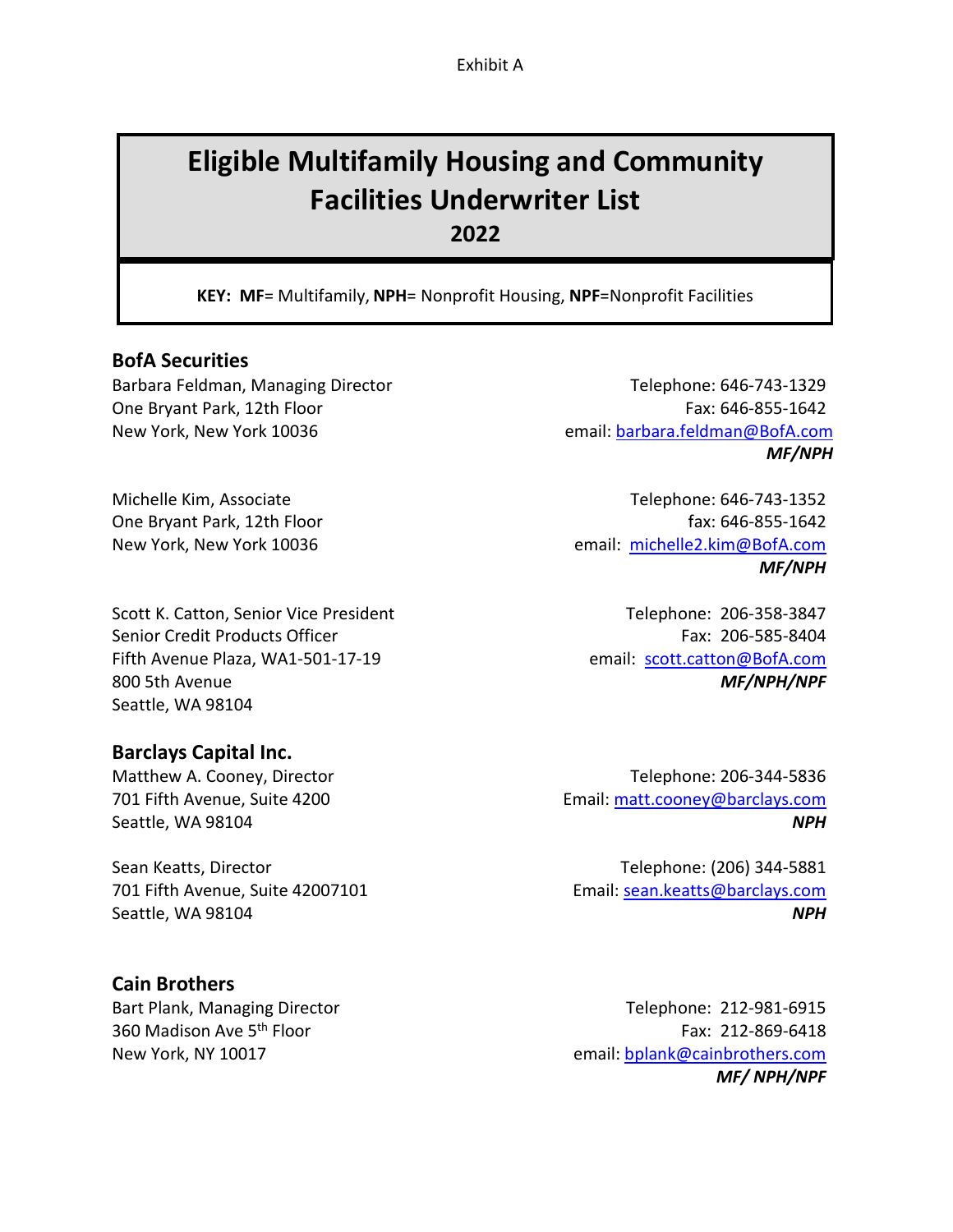Katherine A. Kirchhoff, Managing Director Telephone: 562-264-0300 3780 Kilroy Airport Way, Suite 200 Fax: 562-264-0300 Long Beach, CA 90806 email: kkirchhoff@cainbrothers.com

# **Citi**

Timothy A. Rattigan, Managing Director Telephone: 206-628-4955 Public Finance/Municipal Securities Division Fax: 206-628-4959 Two Union Square email: [timothy.a.rattigan@citigroup.com](mailto:timothy.a.rattigan@citigroup.com)  601 Union Street, Suite 3705 *MF/ NPH/ NPF* Seattle, Washington 98101

*MF/ NPH/NPF*

# **Churchill Stateside Securities, LLC**

Guy Spieler, Senior Vice President Telephone**:** 312-788-2623 150 S. Wacker Drive, Suite 2400 Mobile: 847-917-2367 Chicago, IL 60606 email: [gspieler@cssecurities.com](mailto:gspieler@cssecurities.com) 

*MF*

William Michalak Telephone: 404-250-4190 6250 Shiloh Road, Suite 235 email: [wmichalak@cssecurities.com](mailto:wmichalak@cssecurities.com)  Alpharetta, Ga. 30005 **MF**

# **Cross Point Capital**

Kenneth Rogers Jr., Managing Director Telephone: 704-945-3106

6230 Fairview Road, Suite 210 Fax: 704-945-3150 Charlotte, NC 38310 email: [krogers@crosspointcap.com](mailto:krogers@crosspointcap.com) *(Hamlin Capital Management, LLC only) NPH/NPF* 

Scott Kaysen, Managing Director Telephone: 704-945-3169

6230 Fairview Road, Suite 210 Fax: 704-968-1384 Charlotte, NC 38310 email: [skaysen@crosspointcap.com](mailto:skaysen@crosspointcap.com) *(Hamlin Capital Management, LLC only) NPH/NPF*

# **First Southern LLC**

John Holman, Chief Operating Officer Telephone: 770-777-9373 1720 Windward Concourse, Suite 115 Fax: 770-777-9308 Alpharetta, GA 30005 email: jholman@fssec.com

## **FMSbonds, Inc.**

Mark Viggiano, Executive Director Telephone: 561 893-6004 A 4775 Technology Way Fax: 914-391-3930 Boca Raton, Florida 33431-9602 email: mviggiano@fmsbonds.com

*MF*

*MF*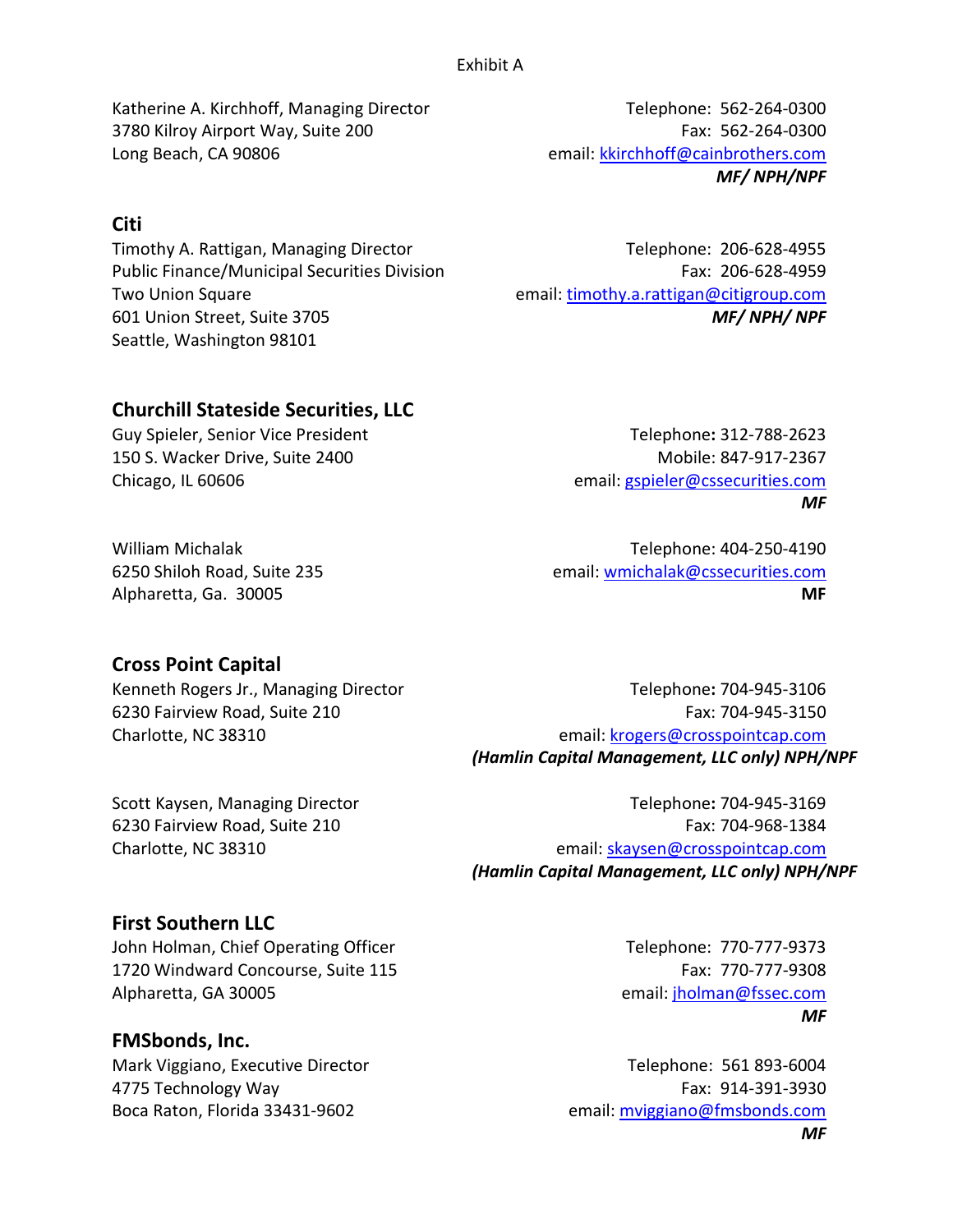# **George K. Baum & Company**

Robyn Moore, Senior Vice President Telephone: 303-292-5495 1400 Wewatta Street, Suite 800 Fax: 303-391-5579 Denver, CO 80202 email: moore@gkbaum.com

# **KeyBanc Capital Markets Inc.**

Sam Adams, Managing Director Telephone: 614-460-3416 88 East Broad Street Cell: 614-257-9664 Columbus, OH 43215 email: [sam.adams@key.com](mailto:sam.adams@key.com) 

Ila Afsharipour, Managing Director **Telephone: 415-962-2928** 1 California Street, Suite 2400 Cell: 415-949-9450 San Francisco, CA 94111 email: iafsharipour@key.com

## **Piper Sandler Companies**

800 Nicollet Mall Fax: 612-303-6966 Minneapolis, Minnesota 55402 email: bradley.wirt@psc.com

Jenny Wade, Senior Vice President Telephone: 612-303-6261 800 Nicollet Mall Fax: 612-303-6966 Minneapolis, Minnesota 55402 email: [jennifer.wade@psc.com](mailto:jennifer.wade@psc.com) 

# **Odeon Capital Group LLC**

Scott Kaysen, Managing Director Telephone: 704-968-1384 750 Lexington Ave 27th Floor email: skaysen@odeoncap.com New York, NY 10022 **MF/NPH/NPF** 

# **RBC Capital Markets**

Michael Baird, Managing Director Telephone: 410-625-6103

Denver, CO 80202 **MF/ NPH/ NPF**

*NPH/NPF*

**MF/NPH**

**MF/NPH/NPF**

Bradley Wirt, Managing Director Telephone: 612-303-6704 *MF/NPH/NPF*

*MF/NPH/NPF*

100 Light Street, Suite 2410 email: [michael.baird@rbccm.com](mailto:michael.baird@rbccm.com) Baltimore, MD 21202 **MF/NPH**

Gregory S. Goldberg, Director Telephone: 303-595-1206 Municipal Securities Division and Mobile: 303-884-1665 1801 California Street, Suite 3850 email: [greg.goldberg@rbccm.com](mailto:greg.goldberg@rbccm.com)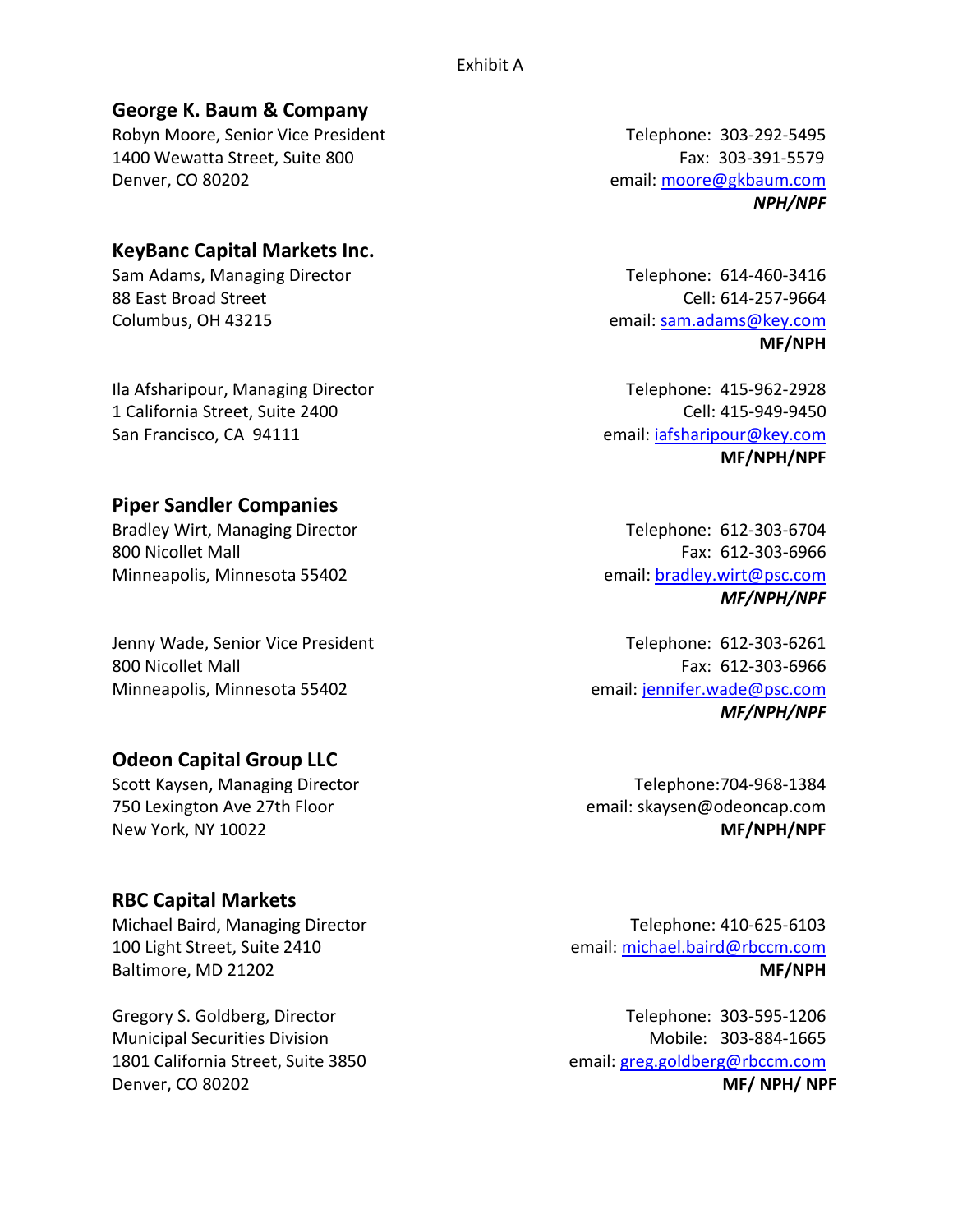Exhibit A

Mina Choo, Director **Telephone: 415-445-8355** 2 Embarcadero Center, 12th Floor email: [mina.choo@rbccm.com](mailto:mina.choo@rbccm.com)  San Francisco, CA 94111 **MEXET AND RESERVE THE SAN AREA CONSTRUCTED MEXET AND MEXET AND MEXET AND MEXET AND MEXET AND MEXET AND MEXET AND MEXET AND MEXET AND MEXET AND MEXET AND MEXICAL AND MEXICAL AND MEXICAL AND MEXICAL** 

Sara Russell, Director **Telephone: 410-625-6119** 100 Light Street, Suite 2410 email: [sara.russell@rbccm.com](mailto:sara.russell@rbccm.com) Baltimore, MD 21202 **MF/NPH** 

# **OREC Securities, LLC, dba Lument Securities**

Tracy W. Peters, Senior Managing Director Telephone: 614-857-1656 10 West Broad Street, Suite 800 Fax: 614-857-9758 Columbus, OH 43215 email[:Tracy.Peters@lument.com](mailto:Tracy.Peters@lument.com)

**MF**

Nicholas A. Hamilton, Senior Managing Director Telephone: 619-471-0117 402 West Broadway, Suite 1730 **Fax: 619-471-0937** Fax: 619-471-0937 San Diego, California 92101 email: [Nick.Hamilton@lument.com](mailto:Nick.Hamilton@lument.com)

**MF**

## **Stern Brothers & Co.**

Bob Swanger, Managing Director Telephone: 314-743-4009 8000 Maryland Avenue, Suite 800 Fax: 314-727-7313 St. Louis, Missouri 63105 email: [bswanger@sternbrothers.com](mailto:bswanger@sternbrothers.com)  *MF/NPH/NPF*

Chuck Gleason, Managing Director Telephone: 816-268-8703 801 West 47<sup>th</sup> Street, Suite 401 **Fax: 816-842-2789** Fax: 816-842-2789 Kansas City, Missouri 64112 email: cgleason@sternbrothers.com *MF/ NPH/ NPF*

# **Stifel, Nicolaus & Company (Merchant Capital Division)**

John B. Rucker, III, Managing Director Telephone: 334-834-5100 Lakeview Center, Suite 400 Fax: 334-269-0902 2660 Eastchase Lane email: [ruckerj@stifel.com](mailto:ruckerj@stifel.com)  Montgomery, Alabama 36117 *MF/NPH*

Daniel E. Dill, Managing Director Telephone: 425-455-8122 10500 NE 8th Street, Suite 1410 email: [dilld@stifel.com](mailto:dilld@stifel.com)  Bellevue, Washington 98004 *MF/NPH*

David A. Dill, Vice President Telephone: 425-455-8122 10500 NE 8th Street, Suite 1410 email: [daviddill@stifel.com](mailto:daviddill@stifel.com)  Bellevue, Washington 98004 **MEXALLES MEXALLES MEXALLES MEXALLES MEXALLES MEXALLES MEXALLES**